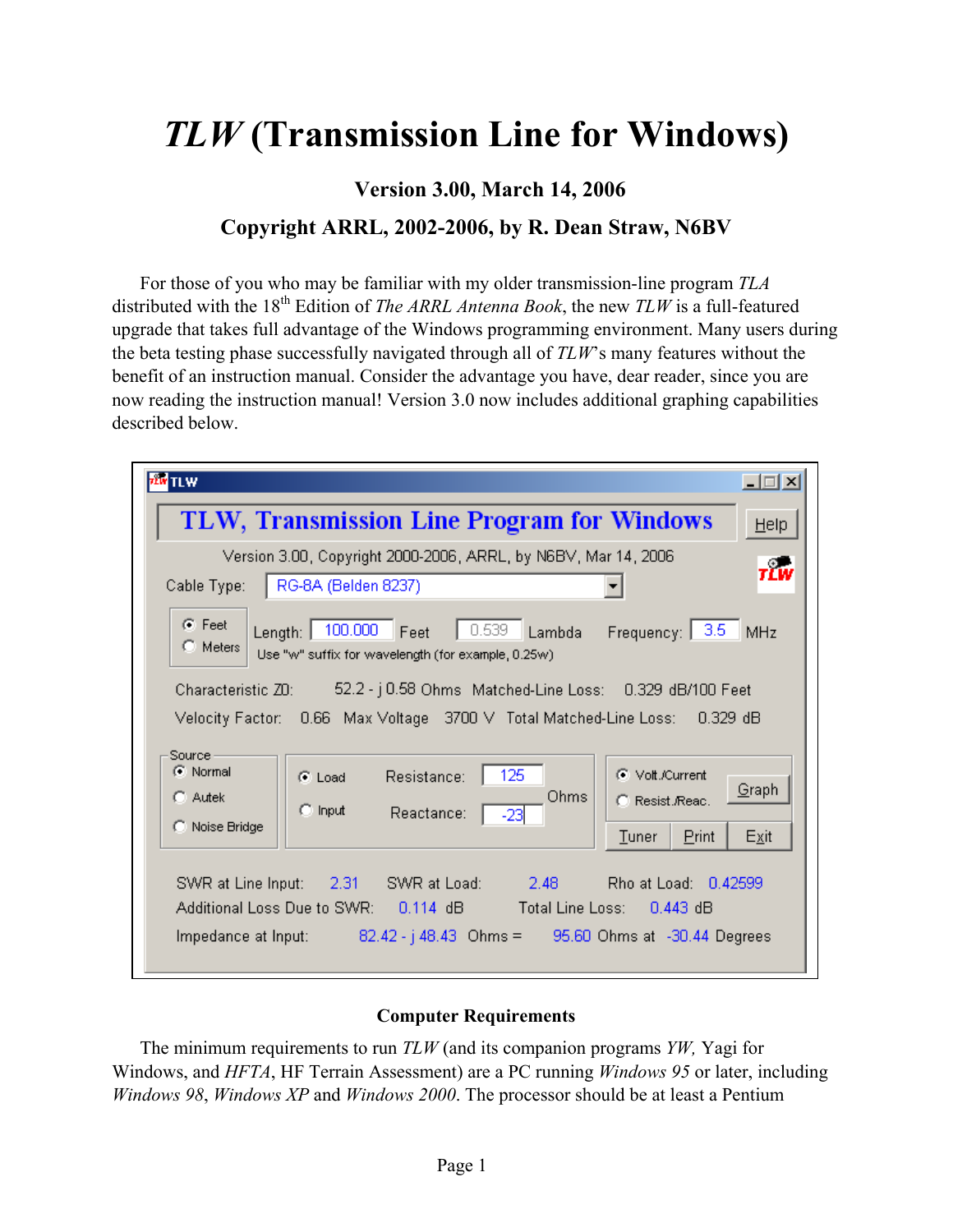90 MHz, with at least VGA  $640 \times 480$  screen resolution (with "Small" font size, so you can see the whole window), 24 MB of RAM (32 MB for Windows 2000) and a CD-ROM. Note that a screen resolution of  $800 \times 600$  or even better yet,  $1024 \times 768$ , will result in easier-to-read windows. These higher resolutions are best viewed with "Large" font size.

To set the screen size from the Windows Desktop Taskbar, select **Start**, then **Settings**, **Control Panel, Display** and then click on the **Settings** tab. Choose either  $800 \times 600$  or 1024 × 768 in the **Screen Area** list box. Next, click on the **Advanced** button and select "Large Fonts" in the **Font Size** list box. Then reboot your computer (if necessary), and exit by clicking on the **OK** buttons until you can exit the Control Panel folder.

#### **A Short History of the** *TLW* **Program**

*TLW*, short for "Transmission Line for Windows" started out life as *TL*, short for just "Transmission Line." *TL* was replaced by *TLA*, short for "Transmission Line Advanced." The core algorithms in *TLW* have been under development, intermittently, for more than 10 years and the program has developed into a sort of "Swiss Army Knife" for transmission lines and antenna tuners.

*TLW* does assume that the user has some technical knowledge about transmission lines and antenna tuners. The user must be familiar with the so-called *rectangular representation* of complex impedance, in the form  $Z = R \pm i X$ . Later in this document there are two tables of typical impedance data for two types of antennas. You can use this data with *TLW* to experiment with realistic situations and to gain familiarity with the program.

#### **Installing** *TLW*

Normally, you would automatically install *TLW* when you use *SETUP.exe* to install the other programs from the CD-ROM included with the 20<sup>th</sup> Edition of *The ARRL Antenna Book*. This section describes how to re-install *TLW*, or install it for the first time if you opted not to install it previously.

At the lower left-hand of your Desktop, click **Start**, then **Run**. Click on the **Browse** button and then select the drive corresponding to your CD-ROM. We'll assume here that it is drive D. Select the *Setup.exe* program by clicking on it twice and then clicking **OK**. Follow the on-screen instructions to "Modify" your installation. Check the TLW option and click on **Next** to proceed. (Note that clicking on an option that has already been installed with uninstall it. Be careful here.)

# *Possible Problems During TLW Installation*

You may possibly encounter warnings or problems during installation or re-installation of *TLW*. The program uses DLLs (Dynamic Linked Libraries) and other files (such as OCX ActiveX Controls) supplied from Microsoft for *Visual Basic 6*, the language in which *TLW* was written. Microsoft will occasionally update its DLLs and OCXs.

If the installation program finds an older file that must be updated, it will ask your permission to do so. It is OK to allow this updating, since older programs that also use these DLLs and OCXs should still work—in other words, they are backwards compatible. On rare occasions, however, a newer DLL or OCX will not function with older programs. Should this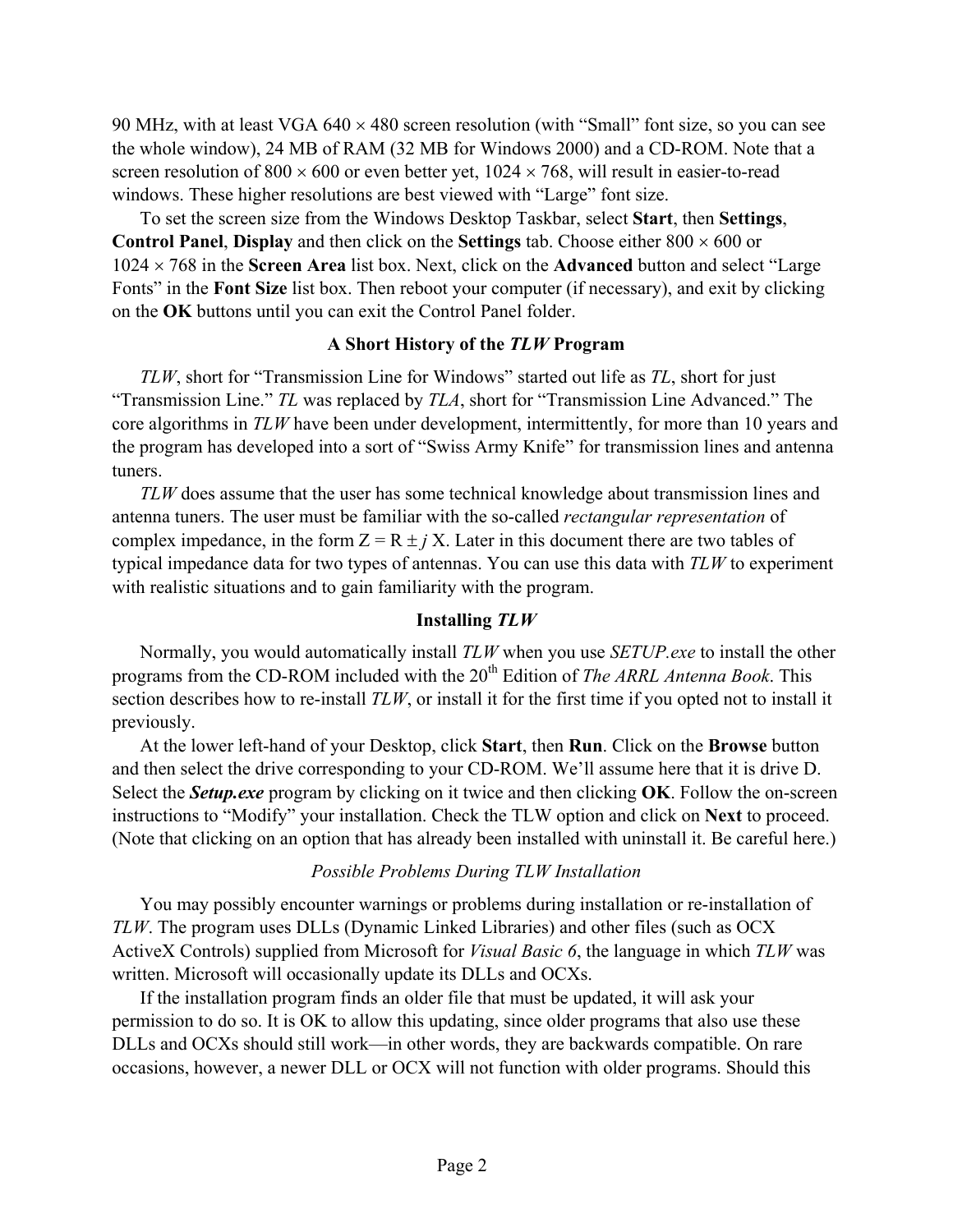occur, please contact the publisher of the other program, or contact ARRL for problems with *TLW*, using the e-mail address at the end of this document.

We have found that some auxiliary "Uninstall" programs can interact with an installation or re-installation of *TLW* because certain uninstall programs automatically makes DLLs and OCXs "read-only." Consult your operator's manual for such uninstall programs if you see a warning message about a "read-only" file during *TLW* installation. You will probably have to **Cancel** your *TLW* installation and run the auxiliary uninstall program to update its file inventory. Then you can run the *TLW* installation again.

#### **TAKING** *TLW* **FOR A TEST DRIVE**

From the Desktop Taskbar at the lower left-hand corner of the screen, select **Start**, then **Programs**, followed by scrolling down the list of programs and clicking on *TLW*. You will now see the *TLW* icon to one side. You could start *TLW* immediately by left-clicking on the *TLW* icon if you like. At this point, however, you could also create an shortcut icon on your Desktop by right-clicking on the *TLW* icon and choosing **Create Shortcut**. This creates a shortcut, which you may select by right-clicking on it, dragging it onto your Desktop and then selecting **Move Here**. If you wish, you can use the same procedure to create a shortcut on your Desktop for the entire Program Group (by default called "Antenna Book Software") containing all the icons for the Antenna Book programs.

So, let's assume you've started *TLW*. You will see the main screen, which contains a lot of information. Note that there are only a small number of places on the main screen where you can choose or enter numeric data. The primary areas are:

- 1. Choosing the **type of cable**
- 2. Specifying the **length** of the cable
- 3. Specifying the operating **frequency**
- 4. Specifying the **load impedance** (or **input impedance)**

There are default values for each of these data entries when you first boot up *TLW*. When you exit the program, *TLW* stores whatever values you've entered in the TL.DEF file located in your default subdirectory. This way you can resume operations from where you last stopped.

#### *Type of Cable*

First, move the mouse cursor and let it hover over the list box labeled *Cable Type*. A "tool tip" will show, explaining what is expected for that area. In this case the tool tip says "Choose type of transmission line." You can try this for the other data entry boxes or option buttons.

Now, click the arrow at the right side of the drop-down list box with the label *Cable Type***.**  This is located under the Version number label at the top of the main *TLW* screen. See **Fig 1**. You have a choice of the 34 different types of transmission lines in *TLW*. The first 30 choices are coaxial cables, mainly with "RG" designations and (where available) Belden part numbers. At the end of the list are two-wire balanced transmission lines, such as  $300$ - $\Omega$  transmitting line, 450- $\Omega$  "window ladder line" or 600- $\Omega$  wire line.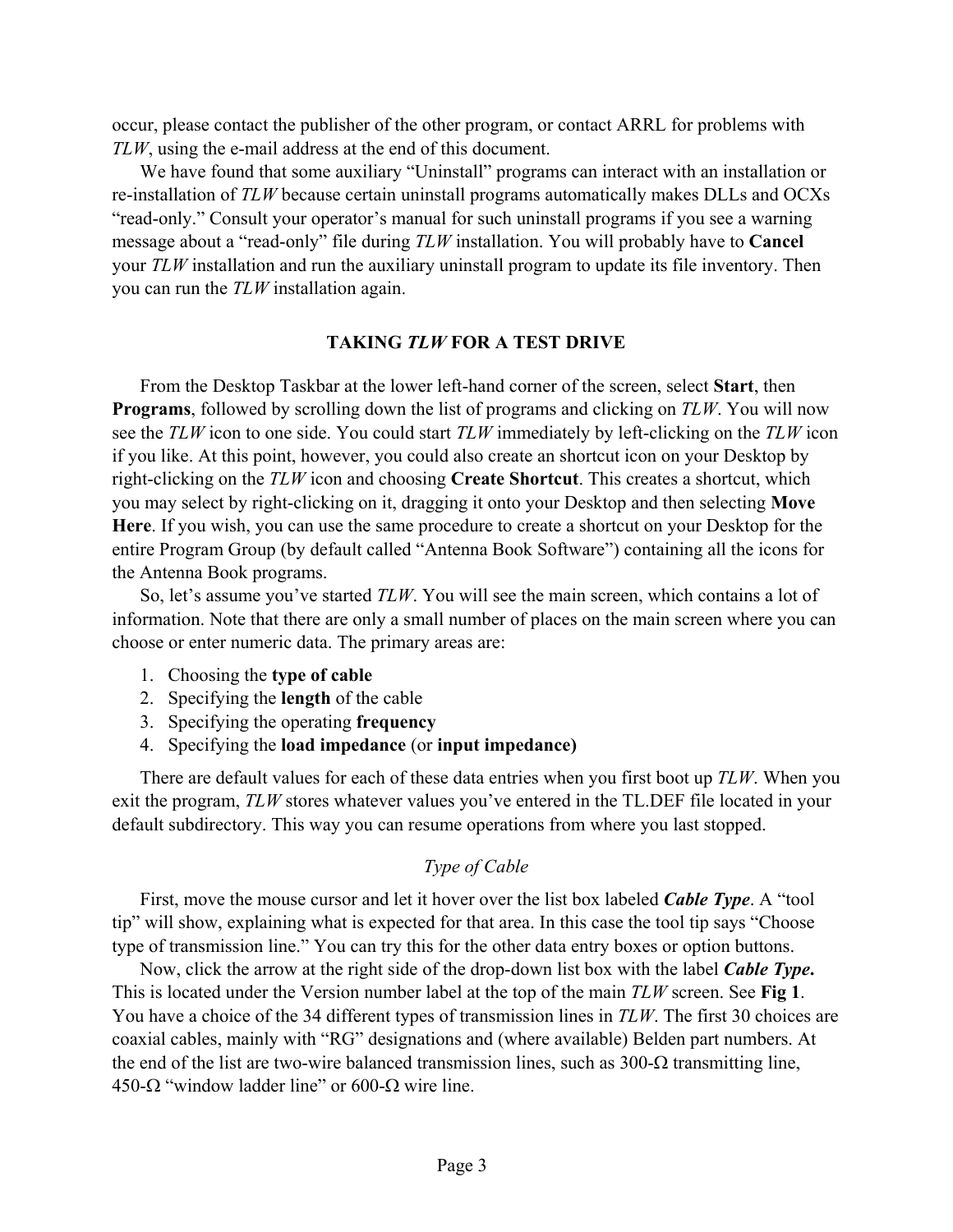The last choice in the list is for a "User-Defined Transmission Line." For this choice, the user manually enters the matched-line attenuation (in dB/100 feet or dB/100 meters), the velocity factor, the resistive part of the characteristic impedance, and the maximum RMS voltage for which its manufacturer rates the line. The program then allows you to compute the value of the reactive part of the characteristic impedance. (You may override the reactance-calculation feature if you like, although it doesn't make a lot of sense to do so, since the first transmissionline characteristics determine the reactive portion.)

| <b>I</b> TLW                                                                                                                                                                                                                                                                                        | <u> - 미지</u>                                                                                        |  |  |
|-----------------------------------------------------------------------------------------------------------------------------------------------------------------------------------------------------------------------------------------------------------------------------------------------------|-----------------------------------------------------------------------------------------------------|--|--|
| <b>TLW, Transmission Line Program for Windows</b><br>Help                                                                                                                                                                                                                                           |                                                                                                     |  |  |
| Version 3.00, Copyright 2000-2006, ARRL, by N6BV, Mar 14, 2006                                                                                                                                                                                                                                      |                                                                                                     |  |  |
| RG-8A (Belden 8237)<br>Cable Type:                                                                                                                                                                                                                                                                  | тÊw                                                                                                 |  |  |
| RG-8A (Belden 8237)<br>$\bullet$ Feet<br>RG-8 Type, Wireman CQ106<br>$\bigcirc$ Meters<br>RG-8X, Type TMS LMR240<br>RG-8X (Belden 9258)<br>Characteristid RG-11 Foam (Belden 8213)<br>RG-11A (Belden 8261)<br><b>Velocity Fact</b><br>RG-58 Type, TMS LMR200<br>RG-58A Foam (Belden 8219)<br>Source | pquency: 3.5<br><b>MHz</b><br>0.329 dB/100 Feet.<br>$0.329$ dB<br>le Loss: III                      |  |  |
| C Normal<br>Resistance:<br>$\bullet$ Load<br>$C$ Autek<br>$\Box$ Input<br>Reactance:<br>C Noise Bridge                                                                                                                                                                                              | 125<br>C Volt /Current<br>Graph<br>Ohms<br>C Resist Read.<br>$-23$<br>Print<br>Exit<br><b>Tuner</b> |  |  |
| SWR at Line Input: 2.31 SWR at Load: 2.48 Rho at Load: 0.42599<br>Additional Loss Due to SWR:  0.114 dB<br>Total Line Loss: 0.443 dB<br>Impedance at Input: 82.42 - j 48.43 Ohms = 95.60 Ohms at -30.44 Degrees                                                                                     |                                                                                                     |  |  |

# **Fig 1—Selecting the type of transmission line.**

If *TLW* requires an updated computation for a user-defined cable (for example, when you change frequency), *TLW* will show a highlighted red warning on screen next to the arrow in the *Cable Type* list box. The values for the user-defined cable are stored in the TL.DEF file, so that once you enter your own values for a particular type of transmission line, you needn't manually enter them the next time you open the program.

All cables in *TLW* use the parameters listed in Chapter 24 of the 21<sup>th</sup> Edition of *The ARRL Antenna Book*. The default value for the type of transmission line is RG-8A (Belden 8237), nominally 50-Ω cable solid-dielectric cable. For our test drive, choose the 450-Ohm Window Ladder Line.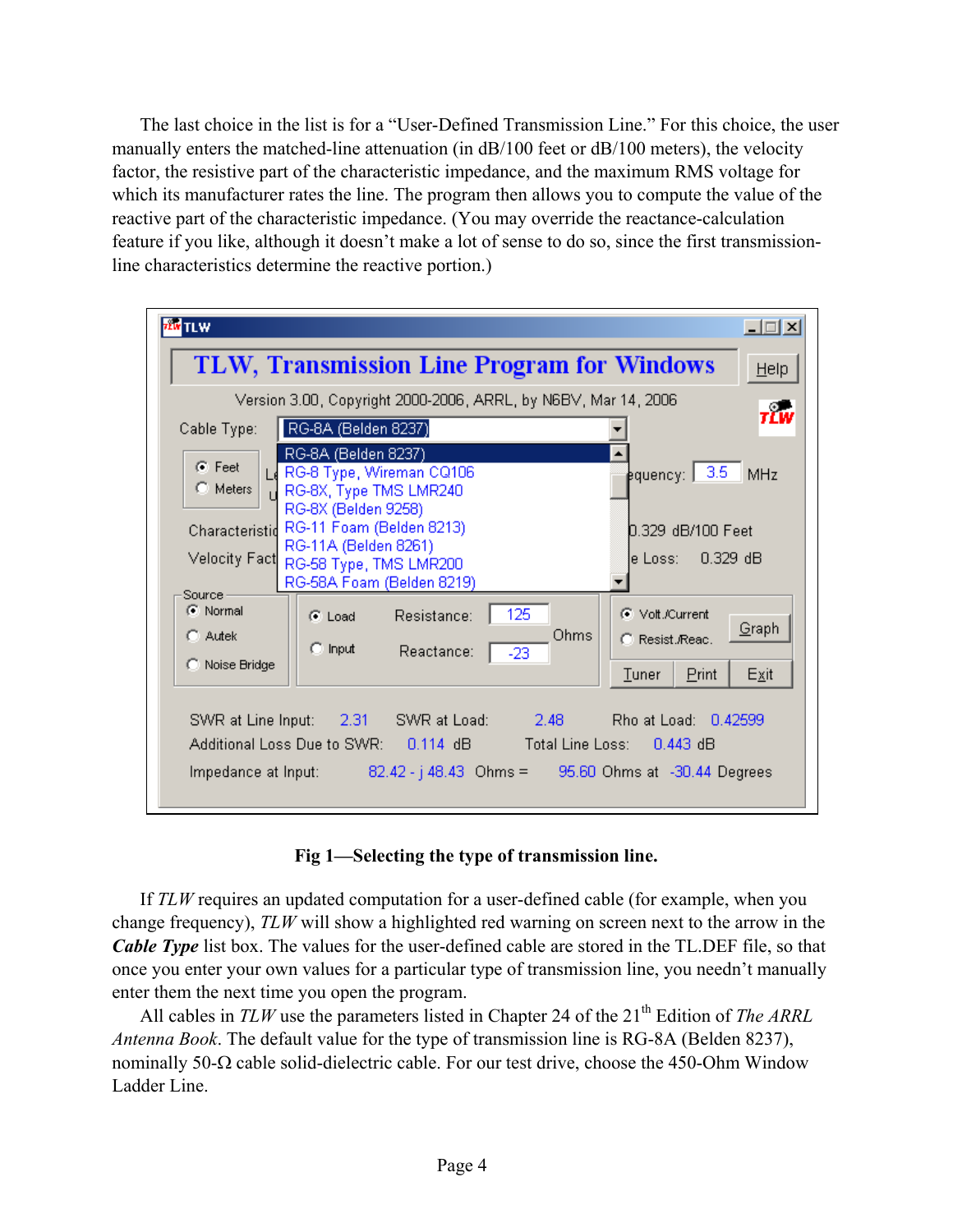#### *Setting the Cable Length*

The default value for the length of the transmission line is 100 feet. Note that you can force *TLW* to work in metric units by clicking the **Meters** option button in the frame next to the *Length* box. The fact that you are working in meters will also be stored in the TL.DEF file so that *TLW* boots up in the metric mode the next time you start it.

Go ahead and specify a length of, say, 120 feet. The easiest way to do this is simply to double-click on the 100 and then type in 120. Or you can edit the 100 manually, using the right/left arrow keys and the Delete key, plus the keyboard numeric keys.

One very convenient feature is that you may enter the transmission-line length in *wavelengths*. The program automatically converts the value to either feet or meters, taking into account the velocity factor of the chosen line at the operating frequency. To enter a length in wavelengths, append a "w" immediately after the length. For example, to specify a quarter wavelength, type:

#### **.25w** or **0.25w**

Once you press the "w" key, *TLW* will instantly compute the physical length of an electrical quarter-wave of line (in feet or meters). This will be used by the program for all subsequent computations. The physical length will remain constant even if you change frequency. This makes it easy to evaluate the effects of shorted quarter-wave stubs, for example, at twice the fundamental frequency. After you have finished exploring what length changes do, respecify a length of 100 feet to continue our example using the 450-Ω line.

#### *Changing the Frequency*

The default frequency is 3.5 MHz. You can enter any frequency as high as 5999 MHz (6 GHz), or as low as 0.02 MHz (20 kHz). As you enter each digit of the frequency you will see that *TLW* automatically computes all other parameters. It's fascinating to watch the *Total Line Loss* change when you start out at 1 MHz and add zeroes one at a time to the end — first 10 MHz, then 100 MHz and finally 1000 MHz. Note how the reactive portion of the *Characteristic*  $Z_0$  also changes subtly with changes in frequency. [Note:  $TLW$  uses a morerigorous algorithm to compute the R<sub>0</sub> than the older DOS-based *TLA* program. There will be subtle differences between *TLW* and *TLA* computations for this reason.]

For now, type in a frequency of 1.83 MHz. Note that at this frequency a 100-foot piece of 450-Ω line is 0.204 λ long electrically. (The symbol λ is the Greek letter "lambda," an abbreviation for wavelength.)

#### *Entering Load Impedance*

The default method of specifying impedance is at the **load** end of a transmission line. To continue our example using 100 feet of 450-Ω line at 1.83 MHz, assume that we simulate the load of a 100-foot long dipole, 50 feet above flat ground. The feed-point impedance of this electrically short antenna at 1.83 MHz is  $4.5 - j 1673 \Omega$ . This shows that this antenna is extremely short at this frequency! Enter 4.5 into the input box labeled *Resistance* and –1673 in the input box labeled *Reactance*.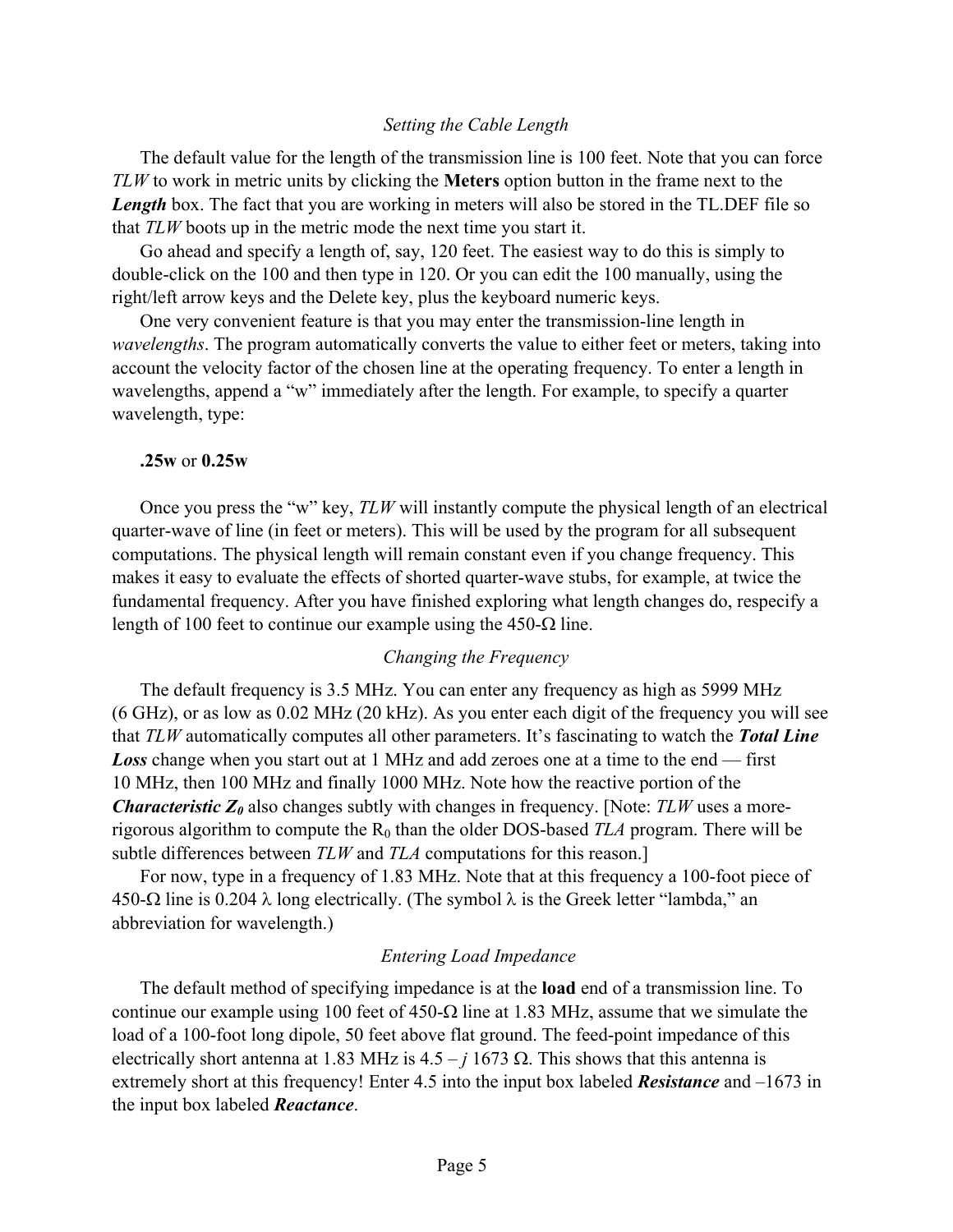Now look at what *TLW* computes for this severe load condition. Despite the fact that the transmission line is a "low loss" line (with just 0.032 dB/100 feet of loss), under these conditions where the SWR at the load is 792.97, the additional loss due to this high SWR is an astounding 8.899 dB! This brings the total loss in the line alone up to 8.931 dB. Because of this loss, the SWR at input end of the transmission line is "only" 202.22. The losses in the line have masked the true level of SWR at the load.

The impedance looking into the input end of the cable under these conditions is quite low, at 1.95 – *j* 19.73 Ω. In polar coordinates this is 19.83 Ω at a phase angle of –84.35°. See **Fig 2**. We'll find out later that this very low impedance makes the job of the antenna tuner feeding this line much more difficult.

Some extreme combinations of load resistance and reactance can result in a computed load SWR that is negative—try a load of  $1.5 + j$  1900 in the example above. *TLW* warns you by highlighting the output SWR in red text. A negative value for SWR happens only under exceptional circumstances, with loads that you'd never actually connect to a real-world transmission line because of the severe losses involved. Rest assured, however, that the math is correct.

| <b>TLW</b>                                                                                                                                                         |                                                                                                                                                                                         | $\Box$ $\Box$ $\times$ |
|--------------------------------------------------------------------------------------------------------------------------------------------------------------------|-----------------------------------------------------------------------------------------------------------------------------------------------------------------------------------------|------------------------|
|                                                                                                                                                                    | <b>TLW, Transmission Line Program for Windows</b>                                                                                                                                       | Help                   |
| Cable Type:                                                                                                                                                        | Version 3.00, Copyright 2000-2006, ARRL, by N6BV, Mar 14, 2006<br>450-Ohm Window Ladder Line                                                                                            | тřш                    |
| $G$ Feet<br>100.000<br>0.204<br>Frequency:   1.83<br>Feet<br>Length:  <br>Lambda<br>MHz<br>$\bigcirc$ Meters<br>Use "w" suffix for wavelength (for example, 0.25w) |                                                                                                                                                                                         |                        |
| Characteristic ZD: 404.9 - j 1.14 Ohms Matched-Line Loss: 0.032 dB/100 Feet<br>$0.032$ dB                                                                          |                                                                                                                                                                                         |                        |
| Source -<br>C Normal<br>$C$ Autek<br>C Noise Bridge                                                                                                                | 4.5<br>C Volt./Current<br>Resistance:<br>$\bullet$ Load<br>Ohms<br>C. Resist <i>Reac</i> .<br>$\Box$ Input<br>Reactance:<br>$-1673$<br><b>Tuner</b><br>Print                            | Graph<br>Exit          |
| SWR at Line Input:<br>Additional Loss Due to SWR:                                                                                                                  | Rho at Load: 0.99748<br>- 202.22<br>SWR at Load:<br>792.97<br>Total Line Loss: 8.931 dB<br>$8.899 \text{ dB}$<br>Impedance at Input: 1.95 - j 19.73 Ohms = 19.83 Ohms at -84.35 Degrees |                        |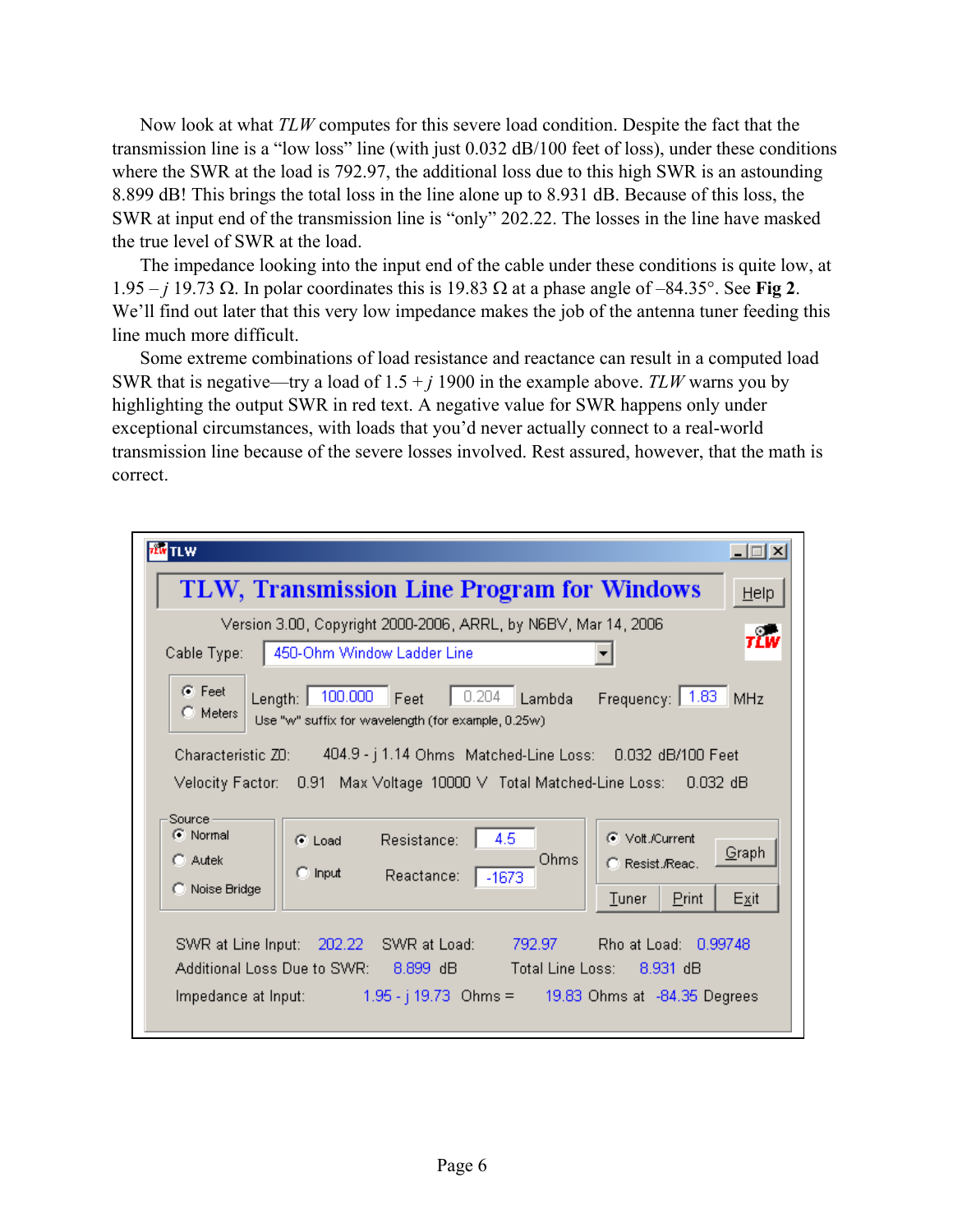#### *Graphing the Voltage/Current Along the Line*

Select the **Volt./Current** option button and then click on the **Graph** button. These are located towards the bottom right of the screen. *TLW* generates a graph showing how the current and the voltage vary along this transmission line, for an input power of 1500 W at the input of the 450- $\Omega$  line with the 100-foot long dipole at 1.83 MHz. The maximum RMS voltage, which occurs at the load end of the line, is almost 11,000 V, while the maximum RMS current is almost 28 A, occurring at the input end of the line. Clearly this line is in danger of arcing over under these extreme conditions, because its nominal voltage-handling capability is 10,000 V. See **Fig 3**.

You can use the mouse cursor to see the exact values at points along the line. A "tool tip box" will display the value of current or voltage as you move it along the curves. *TLW* computes the current and voltage at 200 points along the line, so you will see this degree of granularity as you move the mouse cursor.

If you want to see what happens at a different power level at the input of the line, you can go back to the main *TLW* screen and select **Tuner**. Try entering 100 W in the input box labeled *Transmitter Power, W* in the *Tuner Selection, TLW* form that comes on-screen. Now click on **Back** to return to the *TLW* main screen, and select **Graph** again to see the graph. The maximum RMS voltage has decreased to 2837 V and the maximum RMS current goes down to 7.2 A. The line probably won't arc over at this power level.



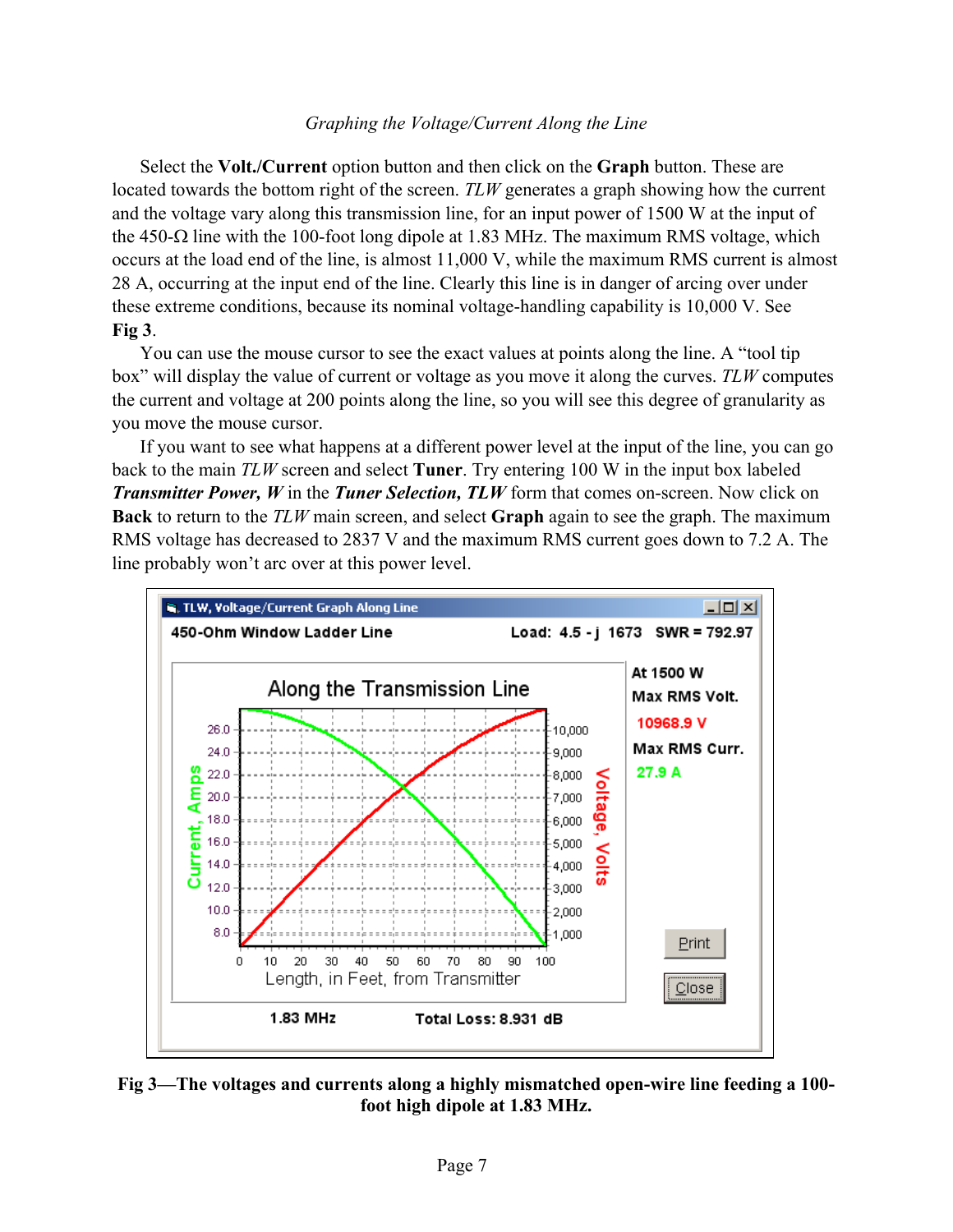### *Graphing Resistance/Reactance Along the Line*

After you select Resistance/Reactance and click the **Graph** button you will see a graph of how the resistance and reactance vary along the transmission line. For the example we've been working with, the resistance goes from a maximum of  $4.5 \Omega$  at the load end of the line, to a minimum of about 1  $\Omega$  at about 60 feet from the input end of the line. This puts a really severe strain on any antenna tuner trying to match the line to 50 Ω. In fact, *any* length of line with such a severe load will severely tax an antenna tuner! Click on the **Cancel** button to close the graph and get back to the main *TLW* window.

# *Zooming and Scrolling the Graph*

You can zoom or scroll about the graphs in TLW by using the left or right mouse button while dragging the mouse cursor. Holding down the left mouse button while dragging downwards from left to right to zoom the area outlined in the resulting rectangular box when you release the left-button. Reverse the procedure (dragging upwards from right to left) to unzoom. By holding down the right mouse button and dragging you can scroll the graph around.



**Fig 4—The impedance along the highly mismatched line in Fig 2.**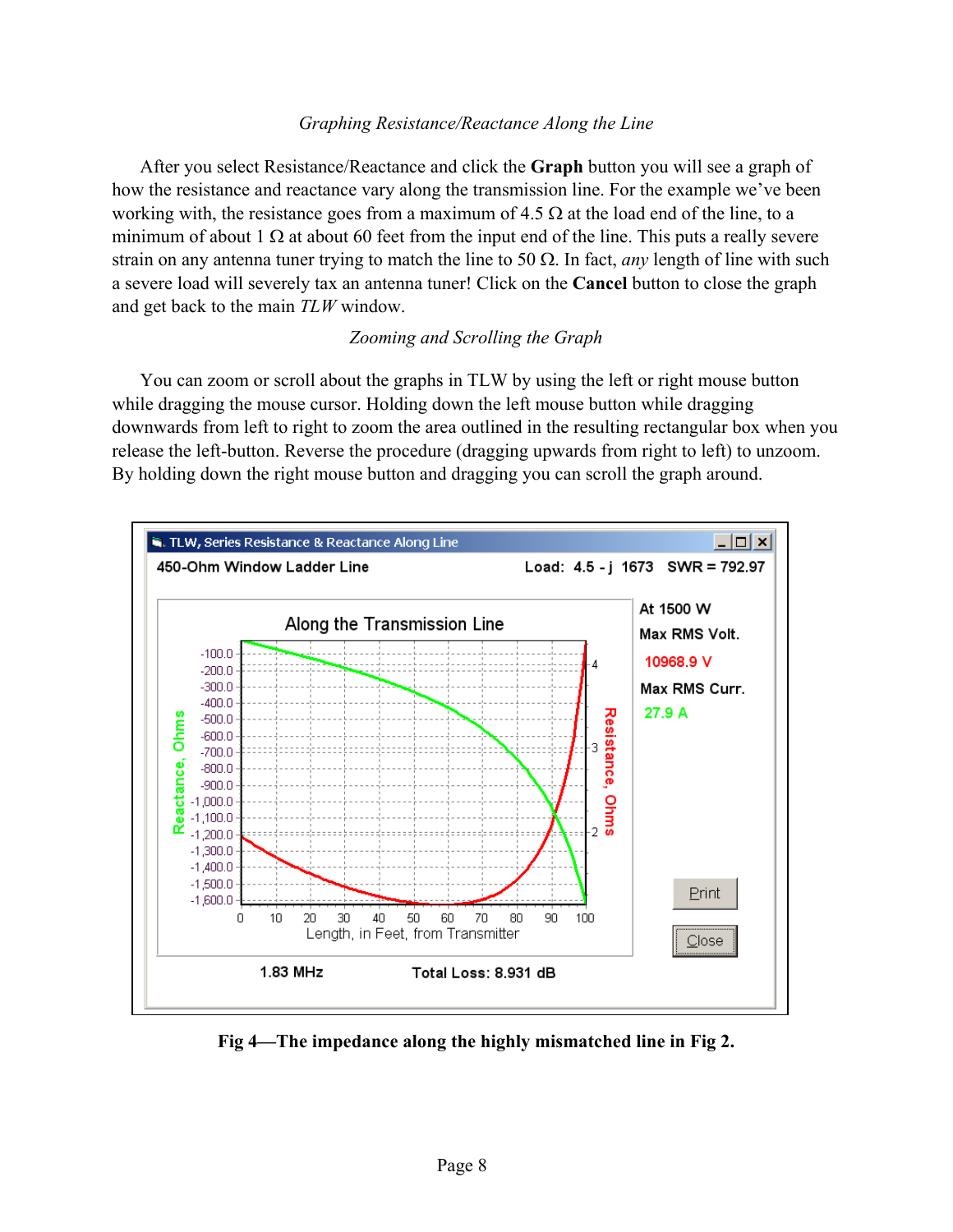#### *Specifying Impedance at the Line's Input*

If you measure the complex impedance at the input of a transmission line from the comfort of the operating shack, you can use *TLW* to compute the load impedance at the end of that line. Simply click on the option **Input** (rather than **Load**) in the frame containing the entries for resistance and reactance.

For example, for the 100-foot of 450-ohm window ladder line at 1.83 MHz, enter for **Resistance** 35 ohms, with a **Reactance** of –10 ohms, after clicking **Input**. *TLW* computes that the impedance at the load is  $453.85 - j 1372.61 \Omega$ . As opposed to the previous example using an electrically short 100-foot dipole as a load for the same ladder line, the SWR now is much more reasonable with this load (at 12.01), and as a consequence, the total loss on the line is only 0.224 dB.

There are combinations of input resistance and reactance that result in a negative value for the resistance at the load end of the line. This condition is flagged by *TLW* by highlighting the computed load impedance in red. While the mathematics are correct, this is a very special circumstance and you should exercise caution interpreting such results. What *TLW* is in effect telling you is that you would never actually measure such an impedance at the input end of a real transmission line!

#### *Using the Autek RF-1 to Compute the Impedance at the Input*

You can use an Autek RF-1 antenna analyst to measure the magnitude of the impedance and the SWR at the input of a transmission line. Then you can use *TLW* to compute the complex input impedance and then the impedance at the load end of the line. These two scalar quantities of the magnitude of impedance and SWR give enough information to compute the resistive and reactive portions of the impedance at the line input, but you can't determine from them directly the *sign* of the reactance. You must choose the sign of the reactance based on your knowledge of what the load actually is. Note that certain lengths of line will reverse the sign — this includes any odd multiple of a quarter wavelength of line.

Let's try another line: an RG-213 coax that is 128 feet long at 3.8 MHz. Assume that the load at the end of this line is an 80-meter dipole, resonant at 3.7 MHz. In the frame labeled *Source*, click on **Autek**. A new form will appear on-screen labeled *Calculation of Impedance from Autek*. Let's assume that the Autek RF-1 shows the magnitude of Z to be 34 ohms, with an SWR of 2.0. Enter these values and *TLW* computes that the complex impedance at the input of the line is  $29.3 \pm j$  17.3  $\Omega$ . You must determine the sign of the reactance.

In this example we are using 128 feet of RG-213 to feed an 80-meter dipole, which is resonant at 3.700 MHz. (The electrical length of the line is very close to  $\frac{3}{4} \lambda = 0.75 \times 984 / 3.8$  $MHz \times 0.66$ , where the 0.66 is the velocity factor.) The feed-point impedance of a typical 80-meter dipole is somewhere about 60  $\Omega$ , with no reactance at resonance. At frequencies higher than resonance can expect to see an inductive reactance at the dipole's feed point. Since the coax is a multiple of  $\frac{1}{4} \lambda$ , the sign of the reactance will be reversed at the input compared to what it is at the load. This means that we should expect to see a capacitive (negative) reactance at the input of this line, not the true inductive reactance. Yes, it sounds complicated, but you'll get the hang of it.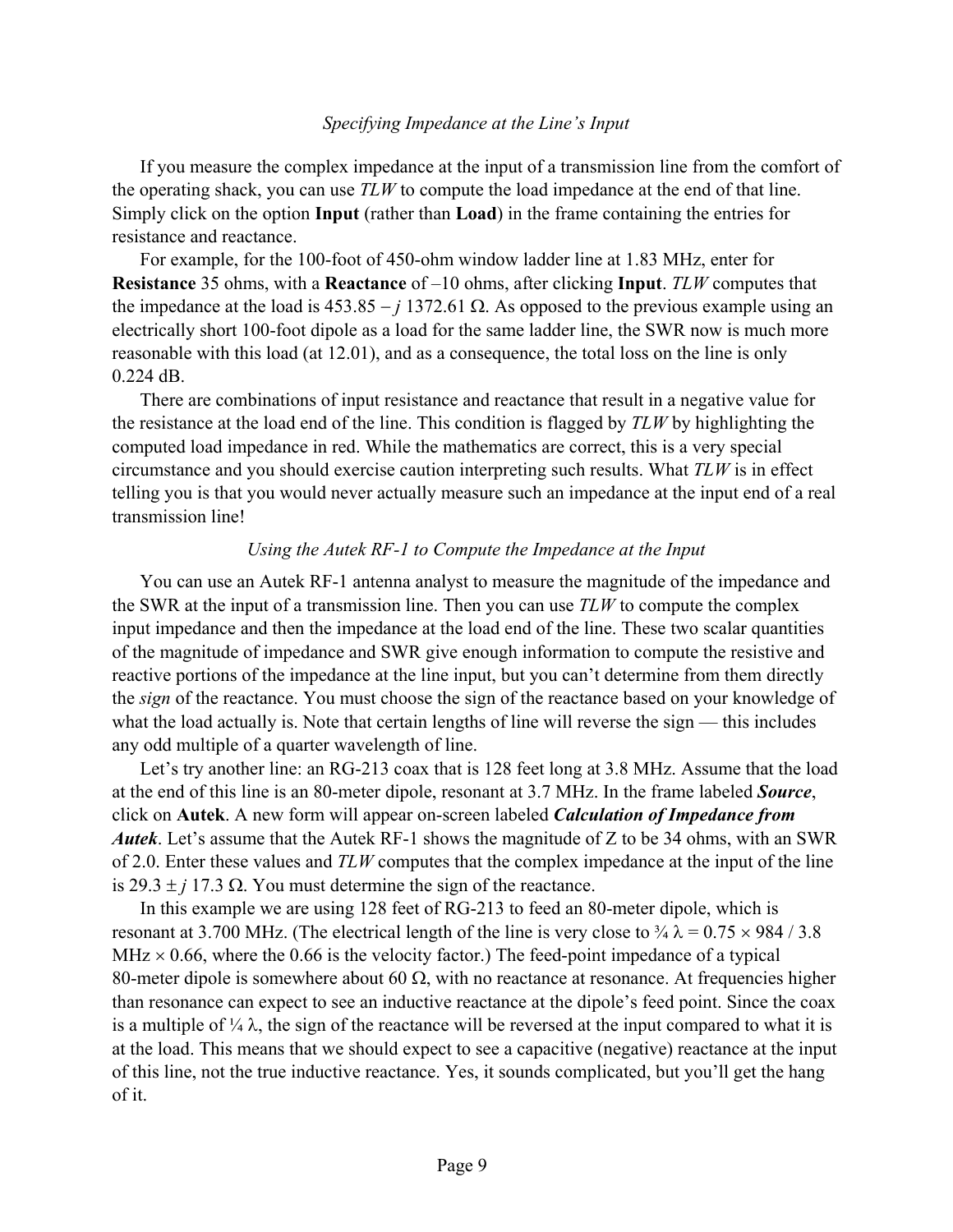Now click the **Negative** option in the frame labeled *Choose sign of reactance*. Notice that there is another piece of information showing on the form, labeled *Minimum SWR for Z chosen*. This shows that you must enter an SWR value of at least 1.5 in order for *TLW* to make sense of the magnitude of impedance you specified at 34  $\Omega$ . (For a 50- $\Omega$  line, the SWR would be 50/34 = 1.47 minimum if there is no reactance.)

Now, click **OK** to return to the *TLW* main screen, where you can see that the *Impedance at the load* (that is, the impedance at the dipole's feed point) is  $64.72 + j 41.67 \Omega$ , just as you'd expect. Note also that *TLW* has clicked the **Input** option automatically for you, with the **Autek** option encircled by a dotted box.

You can see that it's a good idea to check the sign of the reactance at the input of a transmission line by manually entering expected resistance and reactance values using the **Load** option. Then you can see the effect that the transmission line has on transforming that load impedance to another impedance at the input of the line.

Let's continue with this example, but at 3.5 MHz, a frequency lower than the resonance of the 80-meter dipole. At this frequency we can expect the dipole to exhibit a feed-point impedance that is on the order of 40 Ω, with a capacitive reactance of around –100 Ω.

Assume that your Autek RF-1 shows  $Z = 10$  and SWR = 5.1 at the shack end of the line. See **Fig 5**. When you enter these values into *TLW* at 3.5 MHz, *TLW* computes the impedance at the input of the line as  $9.8 \pm j 1.9 \Omega$ . In this case, you would choose "+", since again you must reverse the sign of the reactance due to the impedance inversion of that length of line, which *TLW* shows you is 0.690  $\lambda$  long. Now, *TLW* computes that the load at the antenna is 38.15 – *j* 100.31  $\Omega$  up at the antenna, very close to what we would have expected.

You should see that the number of decimal points that *TLW* computes (two) are not justified by the amount of decimal points (one) that the Autek RF-1 computes SWR or Z. Computers programs are wonderful, but they are only as good as the data fed to them!

| Calculation of Impedance from Autek                               |                                         |  |
|-------------------------------------------------------------------|-----------------------------------------|--|
| Enter magnitude Z (ohms) from Autek:<br>Minimum SWR for Z chosen: | 10<br>50                                |  |
| Fnter SWR from Autek:                                             | 5.1                                     |  |
| Calculated Impedance:                                             | <br>$9.8 + L$   1.9<br>                 |  |
| Choose sign of reactance:                                         | <b>C</b> Positive<br>Cancel<br>Negative |  |
|                                                                   |                                         |  |

**Fig 5—Sample Autek input box.** 

# *Using a Noise Bridge to Determine the Impedance at the Input*

 If you click on Noise Bridge, you will open a new form entitled *Input from Parallel-Form Noise Bridge*. You will enter values for the shunt resistance and then the shunt capacity (in pF)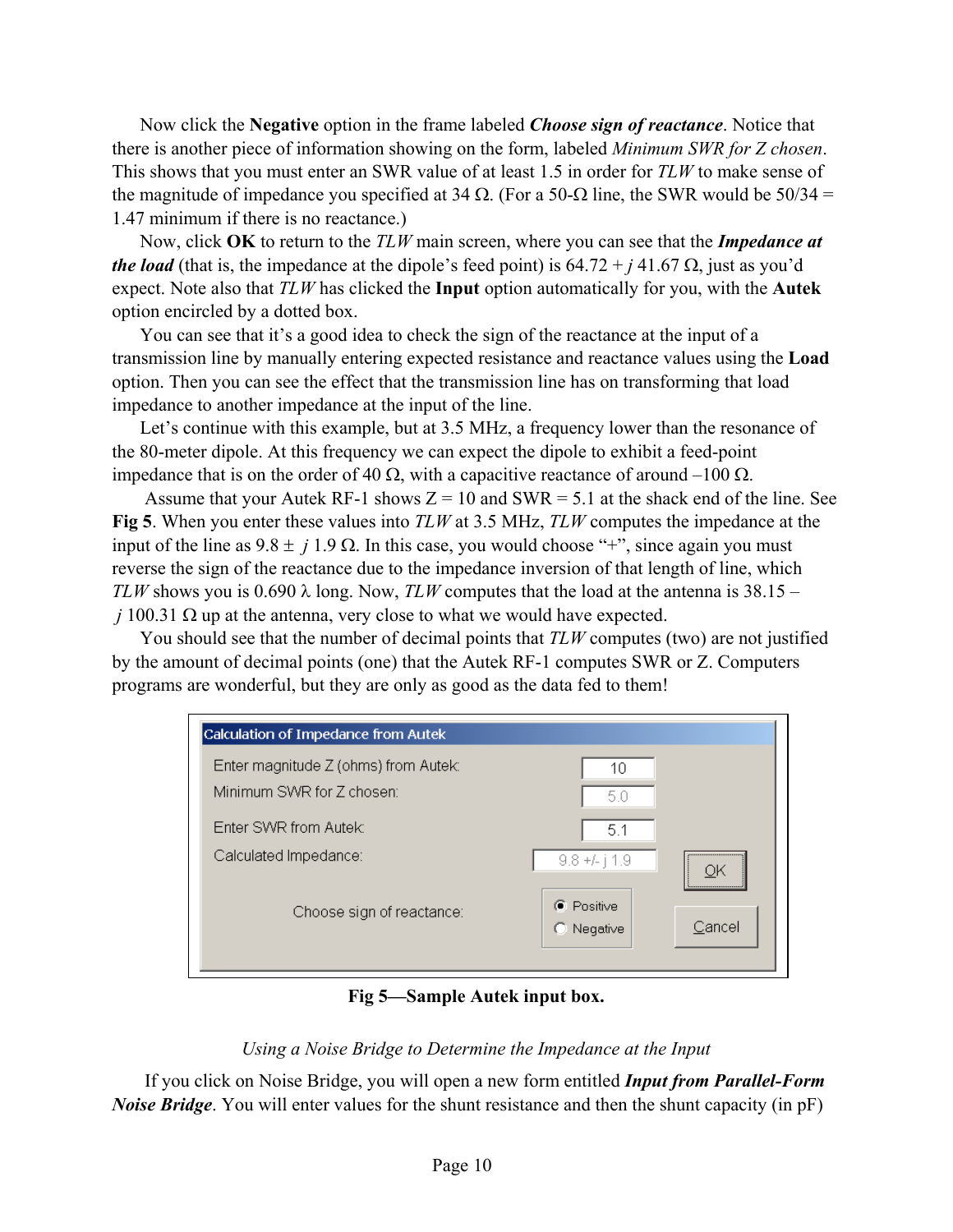that you read from the Noise Bridge. If the shunt capacity is negative (meaning that the unknown impedance is inductive), enter the capacity value preceded with a minus sign, since "negative picoFarads" indicates inductance on these types of bridges. A capacitive reactance need not be preceded with a "+" (plus) sign, although you may enter one if you wish.

Not all Noise Bridges are calibrated in shunt values. For example, the units in late issues of the *ARRL Handbook* are calibrated in series impedance at 10 MHz. However, I built the Noise-Bridge function into TLW because my own homebrew unit uses shunt values.

 The Noise Bridge routine in *TLW* also can compensate for the series resistor I must sometimes use to bring the unknown impedance into the range of the noise bridge's shunt capacitor, particularly on the lower frequencies. I often must use a series 100- $\Omega$  adapter on 80 or 40 meters, where the range of capacitive reactance of the variable capacitor in the noise bridge is small.

#### **CAVEATS**

I must caution you at this point. *TLW* displays results out to two, or even three, decimal places. Internally, computations are carried out to even more decimal places. In the real world, the one factor that varies the most in actual transmission lines is the Velocity Factor. This may easily vary plus or minus 10% for typical lines — in fact, the velocity factor may even vary slightly for two pieces of cable cut from the same bulk roll! Along with the Velocity Factor, the exact value for the characteristic impedance  $Z_0$  also varies.

*TLW* will give you a good indication of what you can expect in the real world, but only plus or minus the velocity factor and the actual impedance at the antenna feed point! Please remember: *TLW* is fundamentally an educational tool. It can also be used very effectively as a design tool, provided that you know the exact parameters of your transmission lines and your antennas. If *TLW* helps open your eyes about transmission lines and antenna tuners, particularly the losses associated with each, then I will have achieved my goal in writing it.

*TLW* can show a negative value for SWR when the load impedance is very highly reactive and inductive: for example, a  $1.5 + j$  1800 ohm load on a 95-foot long, 450-ohm line at 1.9 MHz yields a computed SWR of −258.35. This is certainly non-intuitive, but it is correct and it has no physical significance. What is happening is that *TLW* computes that the reflection coefficient is larger than 1.0, yielding the negative value for SWR. *TLW* flags a negative SWR computation by highlighting it in red, to warn the operator that something unusual is afoot.

#### **EVALUATING ANTENNA TUNER CONFIGURATIONS**

Return to a frequency of 1.83 MHz, with 100 feet of 450- $\Omega$  ladder line, terminated in a load of 4.5 − *j* 1673 Ω. Now, select **Tuner**, and *TLW* will display the *Tuner Selection, TLW* form. You should always remember that *TLW*'s antenna tuner is assumed to be located in the shack, at the input end of the transmission line feeding the load. Presumably, the load at the end of the transmission line is an antenna. (After all, putting the antenna tuner out at the antenna would result in a trivial computation for  $TLW$ , since the tuner would match the  $Z_0$  of the transmission line going to the shack, yielding a 1:1 SWR!)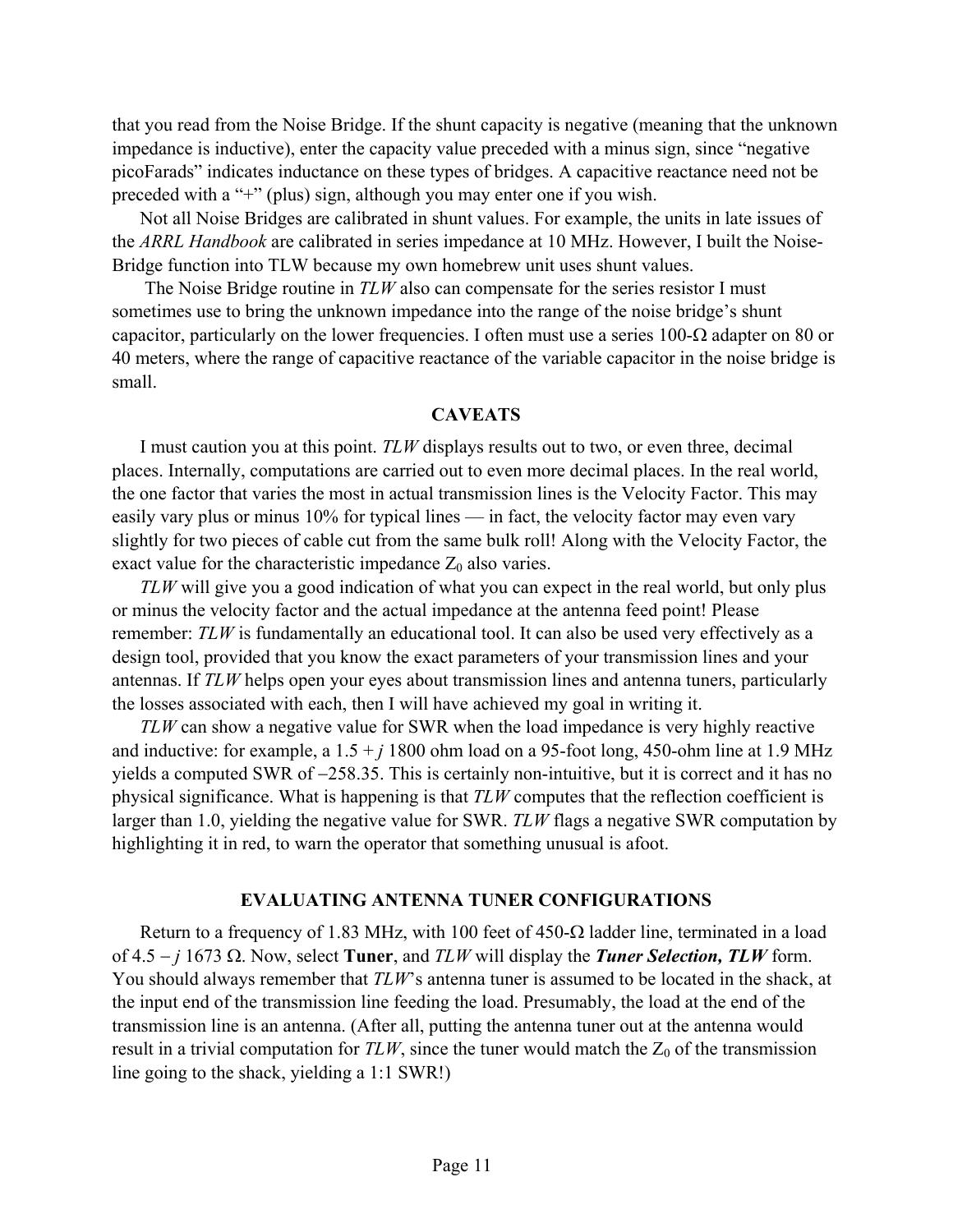You may choose one of four different *Tuner Network Types*:

- Low-Pass L-Network (shunt capacitance, series inductance)
- High-Pass L-Network (shunt inductance, series capacitance)
- Pi-Network (shunt capacitances, series inductance)
- Tee-Network (series capacitances, shunt inductance)

Choose one of the antenna-tuner configurations. For either high-pass or low-pass Lnetworks, *TLW* will immediately compute all values, using default unloaded Qs of 200 for any inductor and 1000 for any capacitor. (You may alter these values if you like.) The inductor is usually, but not always, the most lossy component in an antenna tuner. The default value of  $Q = 200$  is pretty typical for a practical inductor mounted in a metal case.

The model for a lossy inductor is an lossless inductive reactance in series with a loss resistance. For example, if the unloaded Q is 200 and the inductive reactance at the chosen frequency is +400 ohms, then the loss resistance is 2 ohms in series with the +400 ohms reactance (Q unloaded =  $200 = 400/2$ ).

*TLW* assumes a default value of 1000 for the unloaded Q of any capacitor, although you can change this too. Again, the model for a lossy capacitor in *TLW* is a lossless capacitive reactance in series with a small loss resistance. (This is the series equivalent of a parallel combination of a perfect capacitor and a high-resistance loss resistor. See *The ARRL Handbook* for details about unloaded Q and series/parallel equivalent circuits.) The default value of unloaded  $Q = 1000$  is typical of transmitting air-variable capacitors with wiping contacts.

 If you choose either the Pi-network or Tee-network, you will be prompted to enter the value (in pF) of the output capacitor in the network. For the Pi-network the default value is 500 pF, and for the Tee-network configuration the default value is 100 pF. These values will not necessarily yield the most efficient tuner!

| Tuner Selection, TLW          |          |                                               |
|-------------------------------|----------|-----------------------------------------------|
| <b>Default Values</b>         |          | <b>Tuner Network Type</b>                     |
| Unloaded Inductor Q:          | 200      | If High-Pass L-Network                        |
| Unloaded Capacitor Q:         | 1000     | C Low-Pass L-Network<br>C Low-Pass Pi-Network |
| Transmitter Power, W:         | 1500     | C High-Pass Tee Network                       |
| Tuner's Input Resistance:     | 50       | Draw Tuner                                    |
| Output Stray Capacitance, pF: | 10       |                                               |
| Output voltage phase, deg.:   | $\Omega$ | Cancel                                        |
|                               |          |                                               |
|                               |          |                                               |
|                               |          |                                               |
|                               |          |                                               |
|                               |          |                                               |
|                               |          |                                               |

**Fig 6—Setting up an antenna tuner.**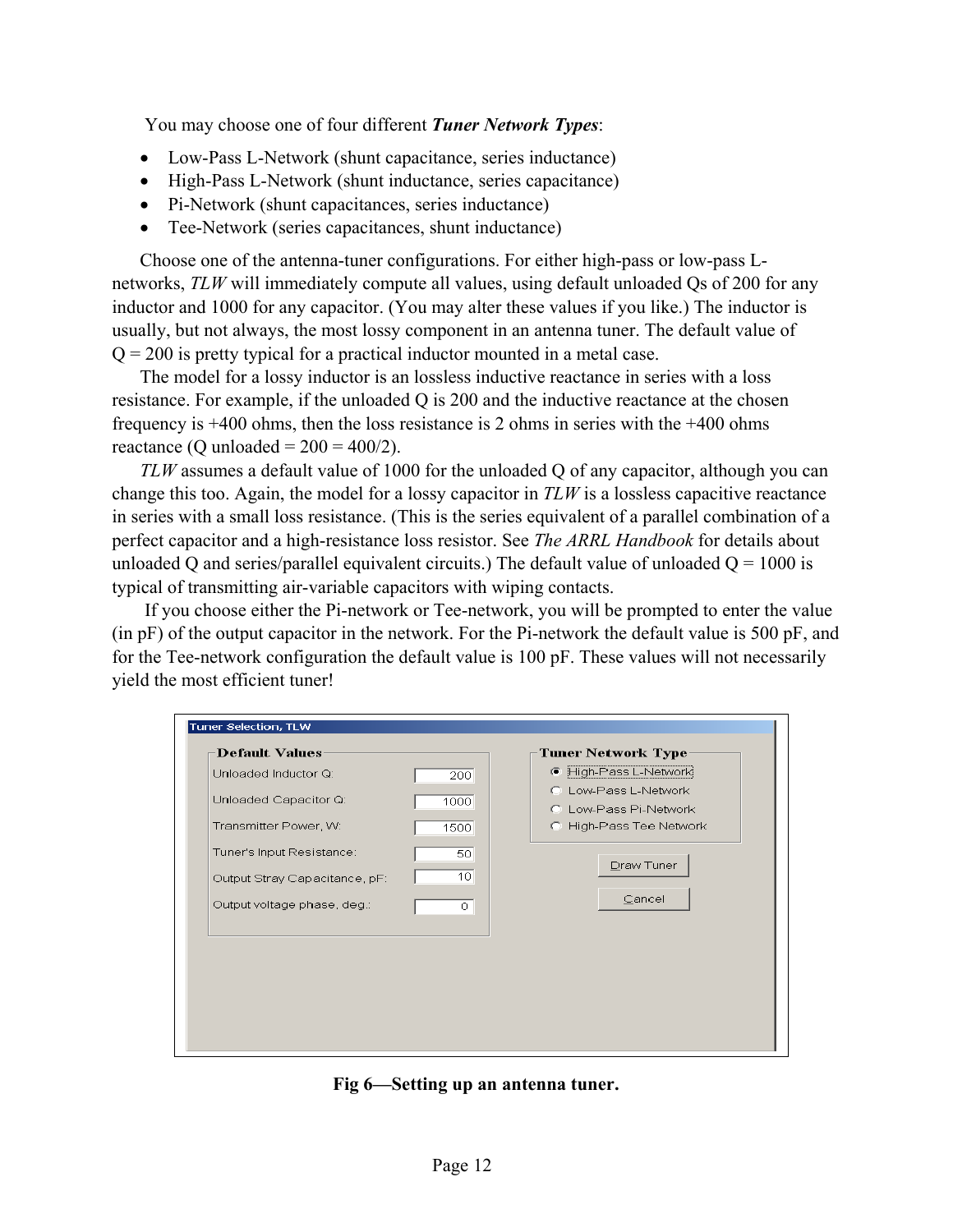For now, click on the **High-Pass Tee Network** using the default values, then click on the **Draw Tuner** button. Click **OK** and *TLW* will compute all component values needed to transform the impedance at the antenna tuner output to 50  $\Omega$  (or to any value of resistance you choose) and will change to a schematic-diagram page. You may need to move the window with your mouse to see all parts of it, depending on your screen resolution. See **Fig 6**.

If the chosen network configuration cannot perform the desired transformation, an audible alarm will sound, and *TLW* will either recommend another network or another output capacitor value to try.

# **The Antenna Tuner Schematic Screens**

Examine the antenna tuner schematic screen carefully — a *lot* of information is displayed there. At the top of the display, there is a summary of the transmission line parameters chosen: the frequency, the type of line, and the length of the line. The next line shows the impedance at the load end of the line, in both rectangular and polar forms, as well as the SWR at the load end of the line. This SWR is usually computed for a default value of 50  $\Omega$ , although if you change the input impedance at the tuner's input, let's say to 200  $\Omega$ , the SWR shown on this line will change appropriately.



**Fig 7—Antenna schematic screen for tuner configuration in Fig 6.**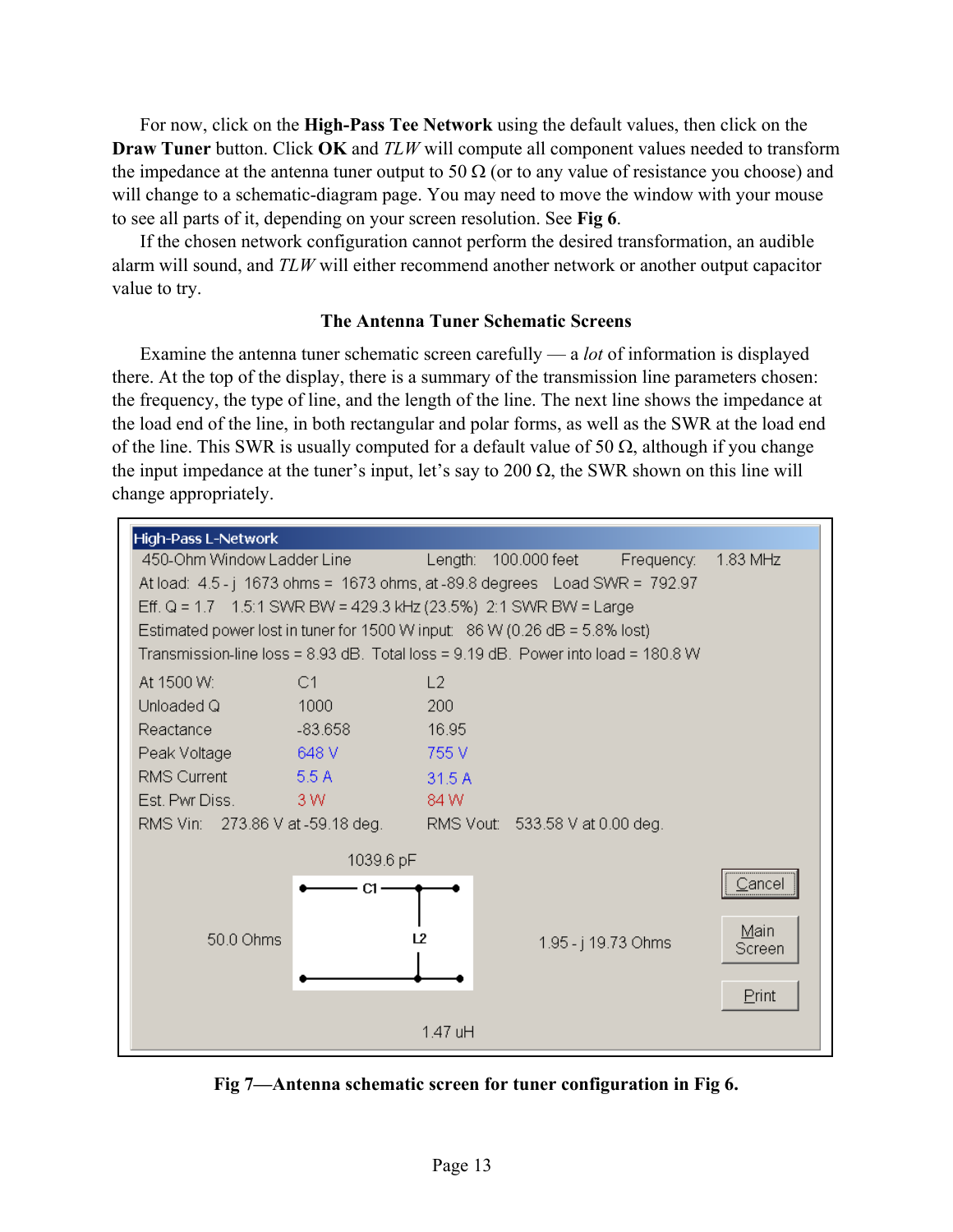Look carefully at the on-screen schematic of the Tee-network you chose. The impedance at the output terminals of the tuner (that is, at the input end of the transmission line) is shown at the right side of the schematic drawing. (This is a departure from earlier versions of *TLA* or *TL* and I changed it because I sometimes became confused using the old method.)

*TLW* shows something called the "Effective Q," also known commonly as the "loaded Q" of a network. This is the loaded Q in the network at the specified load impedance, and is an indication of how *touchy* the tuning will be. The higher the effective network Q, the more carefully you must tune the variable capacitor(s) and/or variable inductor in the tuner in order to achieve the desired transformation.

Thanks to an algorithm developed by Frank Witt, AI1H, this line also shows the computed 1.5:1 and 2:1 SWR bandwidths for the tuning network itself, calibrated both in kHz and in percentage of the tuned frequency. Here, the load is assumed to be constant and the frequency is shifted internally to compute the bandwidth numbers. If the computed bandwidth is greater than 30% of the center frequency, *TLW* will display "Large" rather than a value in kHz. Note that real-world antennas are very often narrowband devices, and the antenna — not the tuner — sets the limits for how far you can change your frequency without retuning the antenna tuner.

The loss in an antenna tuner is also closely related to the effective network  $Q$  — the higher the effective network Q, the higher will be the loss. Efficiency in an L-C network is defined as:

Efficiency (%) =  $100 \times (1 - (Q_{\text{I}}/Q_{\text{II}}))$ 

where  $Q_L$  is the loaded  $Q$ , and  $Q_U$  is the unloaded  $Q$  of the network components. See Chapter 13 in late editions of *The ARRL Handbook* for more details on this subject.

For a given network loaded Q ("effective network Q" in *TLW*), components with higher unloaded Qs will result in lower tuner losses. This makes intuitive sense, especially if you recall that "Q" stands for "Quality Factor," and higher unloaded Qs mean higher quality, less lossy components.

#### *Changing the Tuner Defaults*

Once you have changed any default values, they will remain in effect until you either reboot *TLW* or respecify the values from within *TLW*. Just for your information, I've limited the maximum amount of power from the transmitter to 5 Megawatts. I suspect that limit won't affect too many of you.

The ability to specify the resistance seen at the tuner's input terminal when it is tuned allows you to experiment with other tuner configurations. You might, for example, use a wideband impedance transformer, such as a 50:200-Ω balun at the input of a tuner. You access this feature in the *Tuner Selection, TLW* form using the *Tuner's input resistance* input box.

You may find that the physical component values for various loads are more practical for a different impedance at the tuner's input than for 50-Ω, the default value. Another use is given in detail below — evaluating a Pi-network tank circuit in a transmitter.

#### *Tuner Losses, Details*

Examine the line showing the estimated power loss in the tuner. The loss shown is computed for the level of transmitter power you have specified. The loss is expressed in watts, in dB, and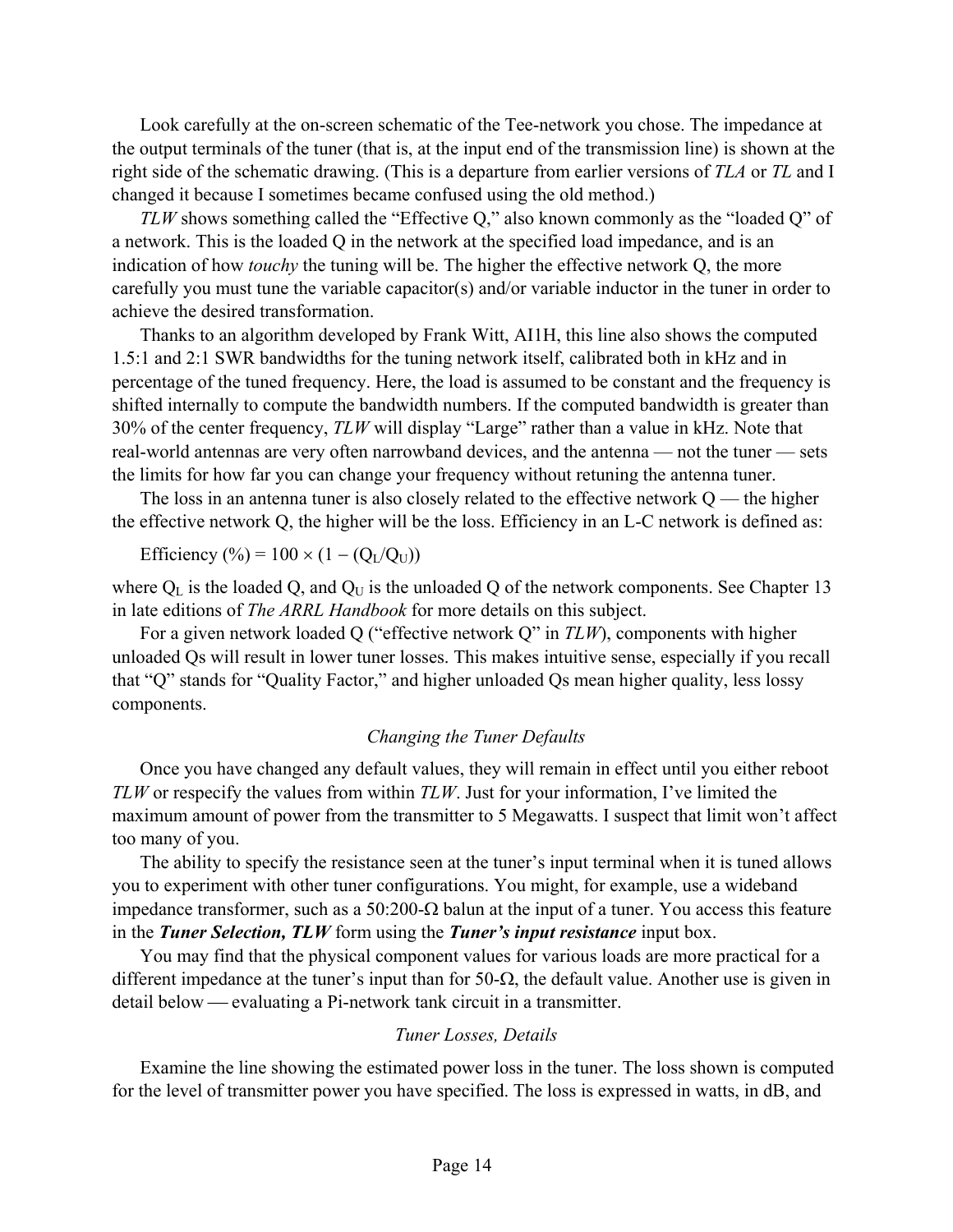also as a percentage of the power at the input. For example, a particular tuner configuration might lose 114 W out of 1,500 W put into it, yielding a loss of 0.34 dB, or 7.6% of the input power. If the input to the tuner is 100 W, rather than 1,500 W, the loss would still be 0.34 dB, or 7.6% of 100 W = 7.6 W.

The next line on-screen summarizes the system losses: the loss in the transmission line itself and the total loss in the line and the antenna tuner, both expressed in dB. The final entry at the end of the line is how many watts actually make it to the load. This can be sobering to see!

#### *Stressing the Tuner*

Now examine carefully the table for the individual components in the antenna tuner. The reactances for each element are shown first, followed by the peak voltage, the RMS current, and the power lost. Each is computed for the value of transmitter power you specify. (Note that the reactances are displayed to three decimal points, so that the purists among you may take these numbers and manually verify that the program is working the way it should. I too used this data to validate the program during development.)

Note that the voltage shown by *TLW* is the peak voltage across each component. Pardon the pun, but this is potentially a little confusing, especially where a series element is concerned. What is shown is not the voltage from the element to "ground" (the common terminal); it is the voltage across the component itself. In addition, the current shown is that flowing through each component, but here the current is the RMS value, because this is what heats up a component.

Exceeding the peak voltage rating across any component in a tuner will probably cause an arc. This may or may not be disastrous, depending on whether the arcing component develops a permanent "carbon track" or not. Exceeding the RMS current-carrying ability for a component will often result in smoke, due to the excessive amount of power dissipated in that element. The inductor in a tuner will sometimes melt because of excess power dissipation.

Inductor damage occurs most frequently with low-resistive loads, with or without a high reactive component. For example, you can simulate a stressful situation by specifying a load impedance for the tuner of  $3 + j$  0  $\Omega$  at 3.5 MHz (Hint: use a length of 0 feet for the transmission line), for a high-pass Tee-network configuration having a 100 pF output capacitor. For the full amateur legal power level of 1500 W, the insulation of the shunt inductor will not only have to withstand almost 10,000 V peak, but worse yet, it will have to dissipate almost 700 W of power at more than 20 A of circulating current. This level of current will toast the coil, if it doesn't arc first.

Next on the screen is a line showing the voltages at the input and output of the tuning network chosen. The RMS input voltage is determined by the power fed into the tuner at the input resistance of the tuner (usually 50  $\Omega$ ). The phase angle of the output voltage is assumed to be zero degrees, although you can change it if you wish. The magnitude and phase of the RMS output voltage are shown to the right. The magnitude and phase angle of the output voltage are particularly interesting to people designing networks for phased antenna arrays.

*TLW* allows you to play around with various impedances, unloaded Qs and different network configurations, without having to endure the smoke and arcing that occurs in many tuners, even ones supposedly rated to handle a "full gallon" of RF. Now, for fun, increase the size of the output capacitor in the Tee-network and/or increase the unloaded Q of the inductor to help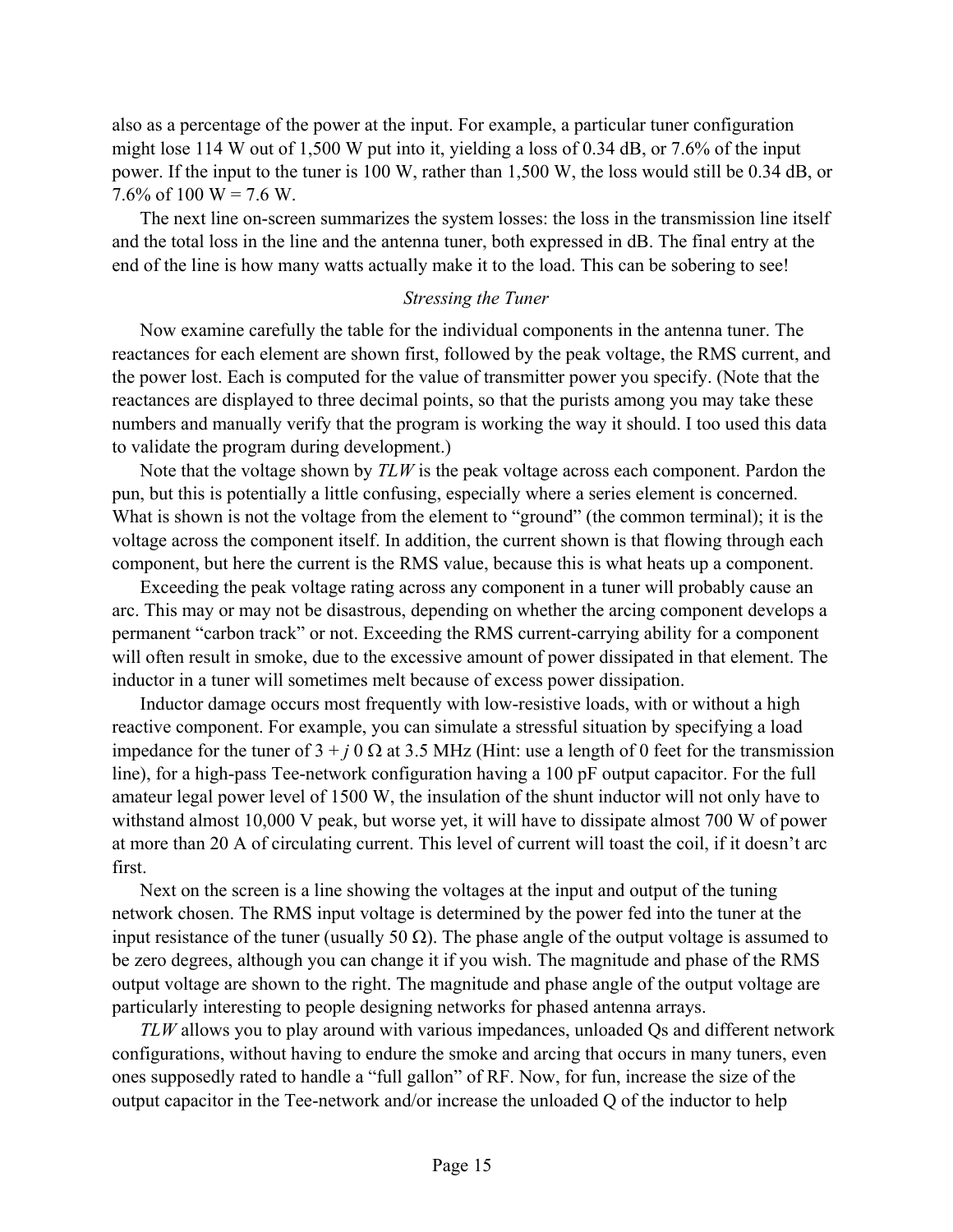unstress the beleaguered antenna tuner in the example above  $\sim$  or change to a lower-loss configuration than the Tee-network.

Now, let's try something really dramatic. At a frequency of 3.5 MHZ for a transmission-line length of 0 feet, enter a value of 0.001  $\Omega$  for the resistive part of the load, with a reactance of 0 Ω. Then select the Tee-network, with an output capacitor of 100 pF. The tuner will absorb all  $1500$  W of input power  $\frac{1500}{100}$  in other words it tunes up wholly into itself, given a short at the output!

In general, L-networks will exhibit the least loss among the various network configurations, but they often require awkward values for inductance and capacitance. The Tee-network configuration is often used because it can accommodate a wider range of impedances with practical values of variable capacitors and inductors, albeit with sometimes-disastrous internal losses. The Pi-network configuration is flexible, but it too will often require very large values for capacitors.

## *TLW* **and Transmitter Output Pi-Networks**

*TLW* also allows you to evaluate the capabilities and losses in a Pi-network used at the output of a vacuum-tube power amplifier. You can change the default input resistance seen at the input of the network from the 50  $\Omega$  most commonly used for an antenna tuner to the desired loadline resistance needed for a tube or transistor. For example, an 8877 power tube wants to see a load of about 2200  $\Omega$  for a plate voltage of 3100 V. You would change the default from 50 to 2200 Ω in *TLW*.

Now, following the recommendations in the *ARRL Handbook*, you want to achieve an effective network Q between 12 to 15 in order to ensure adequate suppression of harmonics. At a frequency of, let's say, 29.7 MHz, with a 50-Ω load at the output of the Pi-network tank, *TLW* tells you that an output capacitor of 500 pF (the default value) yields an effective network Q of 33.1. This will result in good harmonic suppression, but it will also result in excessive losses, burning up 290 W in the tank circuit at 1500 W into the tank circuit. It's obvious that we need to lower the network Q somehow.

An output capacity of 200 pF at 29.7 MHz will lower the network Q to 15.2, but now the required value of the capacity at the input of the Pi-network is only 32.6 pF. The plate capacity of the 8877 is about 15 pF, and there will inevitably be stray capacitance of at least 10 pF. This means that the minimum value of the tuning capacitor must be less than 7.6 pF in order to achieve the desired overall capacity of 32.6 pF. This is a tough requirement, especially for an airvariable capacitor that is used on 80 or even 160 meters too. Further trials with *TLW* will result in a compromise, although you may still find it necessary to use an expensive vacuum-variable capacitor to achieve a low minimum value.

**See Fig 8**, which again uses a zero-length cable to simulate just the tuning network by itself. The load at the output of the Pi-network is 50  $\Omega$  in this case.

# **Printing Out a Graph or Screen**

If you wish to print out a particular graph or *TLW* screen, simply select the **Print** button while that graph or screen window is on-screen. Note that if you try to print a full-screen graphic, parts of it may be cut off towards the edges of the print. Resize the graphic to print it fully on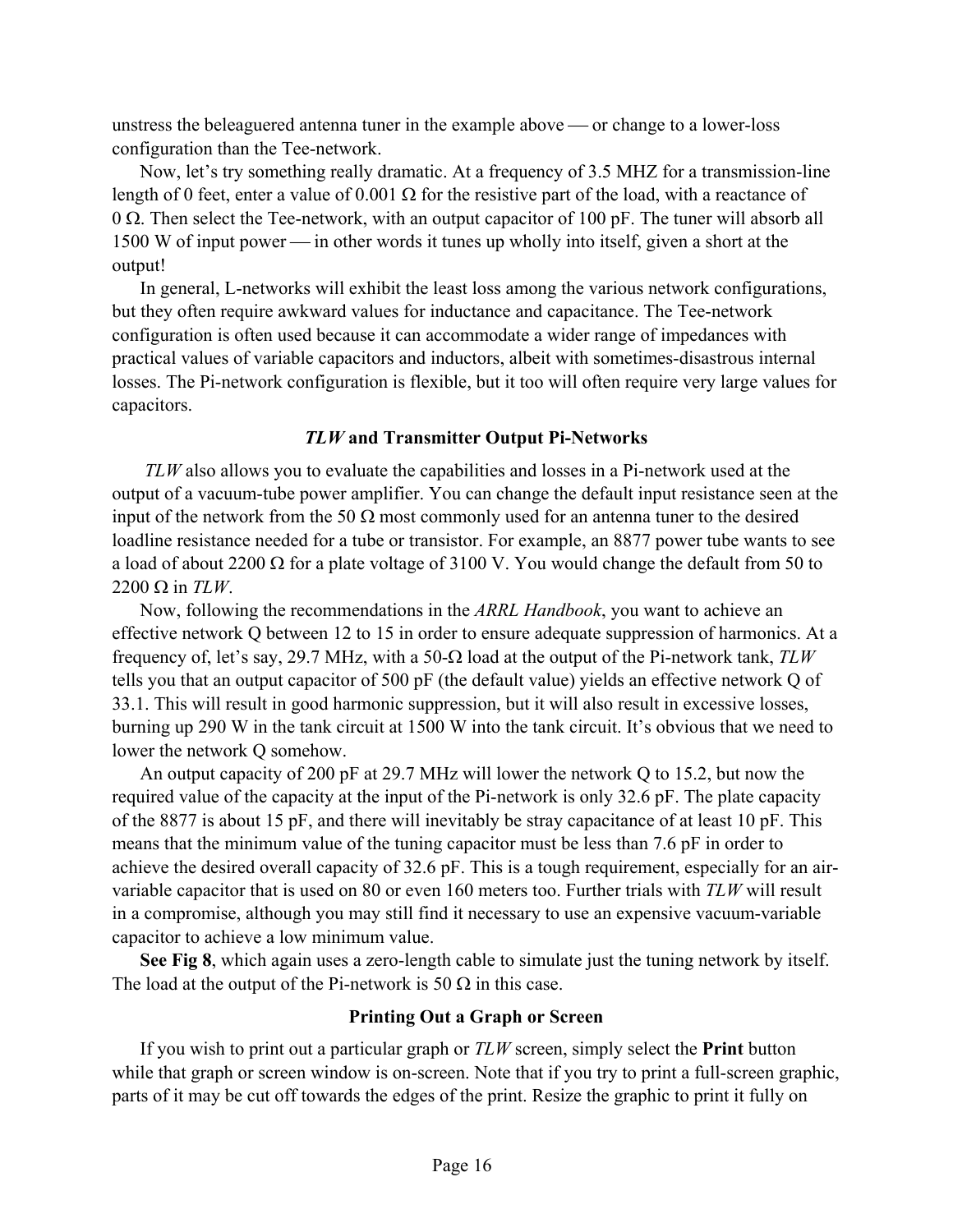your particular printer. You can also copy the entire screen to the Windows Clipboard using the <Print Screen> key on your keyboard or you can use the <Alt><Print Screen> combination to copy only the active window to the Windows Clipboard. Once a graphic is on the Windows Clipboard, you can bring it into other Windows programs.



**Fig 8—A Pi-network for a tube-type transmitter.** 

# **FEEDBACK, PLEASE!**

This is where *TLW* stands. In a very complex program like this, I'm sure people will find bugs. I'd really appreciate detailed feedback concerning any problems found. My e-mail address at ARRL HQ is n6bv@arrl.org.

R. Dean Straw, N6BV Senior Assistant Technical Editor, ARRL 225 Main Street Newington, CT 06111 e-mail: n6bv@arrl.org January 24, 2005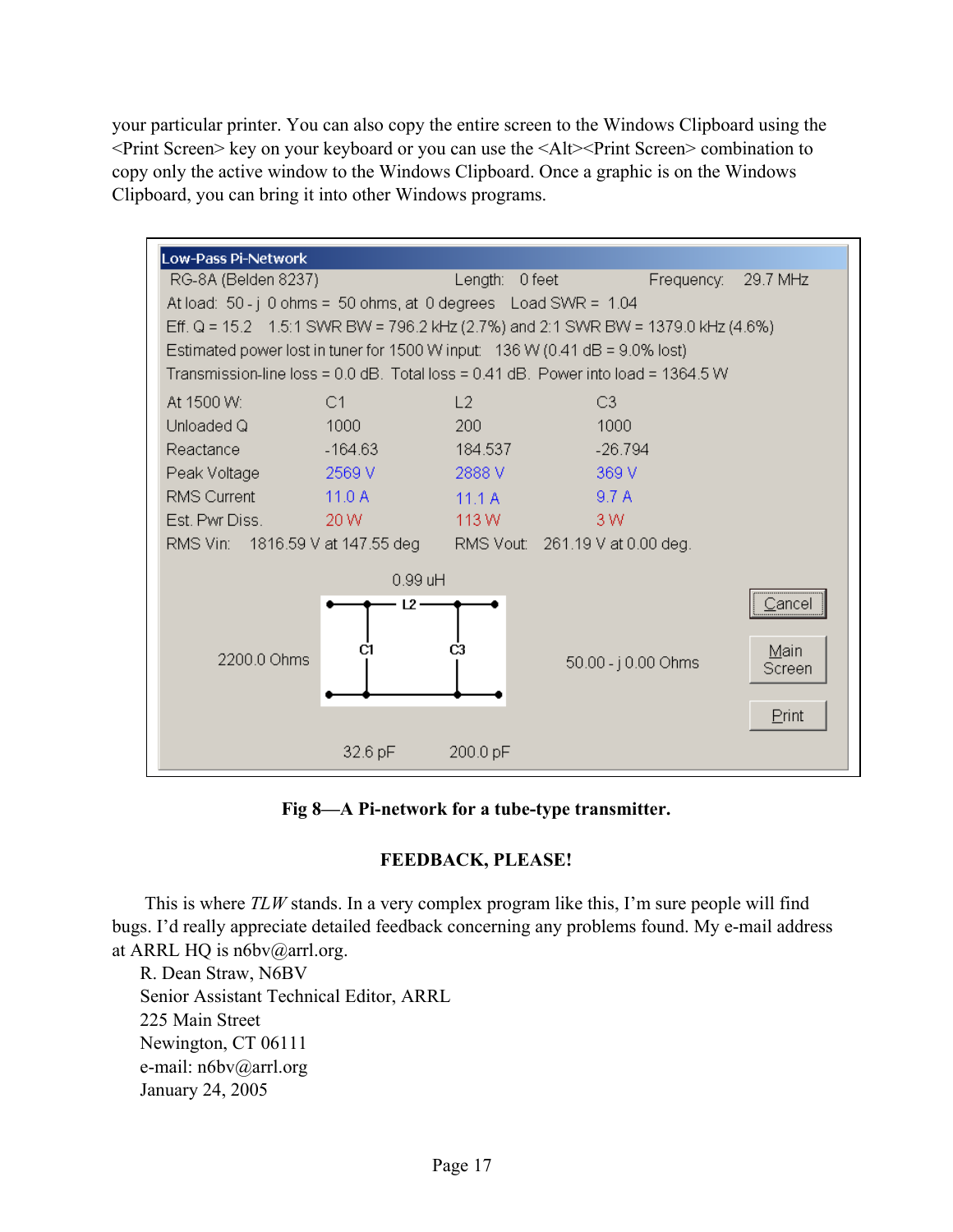#### **APPENDIX A — TRANSMISSION-LINE LOSSES**

Several years ago I wrote sidebars to two *QST* "New Ham Companion" articles by Steve Ford, WB8IMY. These dealt with the stresses on transmission lines used with multiband centerfed dipoles. The computed losses, for both RG-213 coax and for open-wire transmission lines, raised some eyebrows — and some hackles. Some people were astonished at how high the transmission-line losses could be when an extremely high SWR was involved — such as when an 80-meter dipole was used on 160 meters, an octave lower than its resonant frequency.

After much debate and correspondence, I revised the loss algorithm in several versions of the older program *TL*. In October, 1995, Frank Witt, AI1H, and Scott Townley, NX7U, kindly provided me with more information on the true nature of the complex characteristic impedance. This was incorporated into *TL*, *TLA* and now *TLW*. After all the changes, the losses for severe SWR cases are close to what the original *TL* computed, but they are more exact nonetheless.

Now, the loss computations very closely match the calculated examples for truly severe mismatches in the book *Reference Data for Radio Engineers*, published by Howard W. Sams and Co. The examples, on page 22-11 of the Fifth Edition, were for RG-218 (old type RG-17), terminated at 2.0 MHz with a  $0.4 - j2000 \Omega$  load. This is about what an unloaded mobile whip would look like in the absence of ground-related losses. A 124-foot long RG-17 line would have more than 35 dB of loss with this load, and a 24-foot long piece would dissipate almost 20 dB.